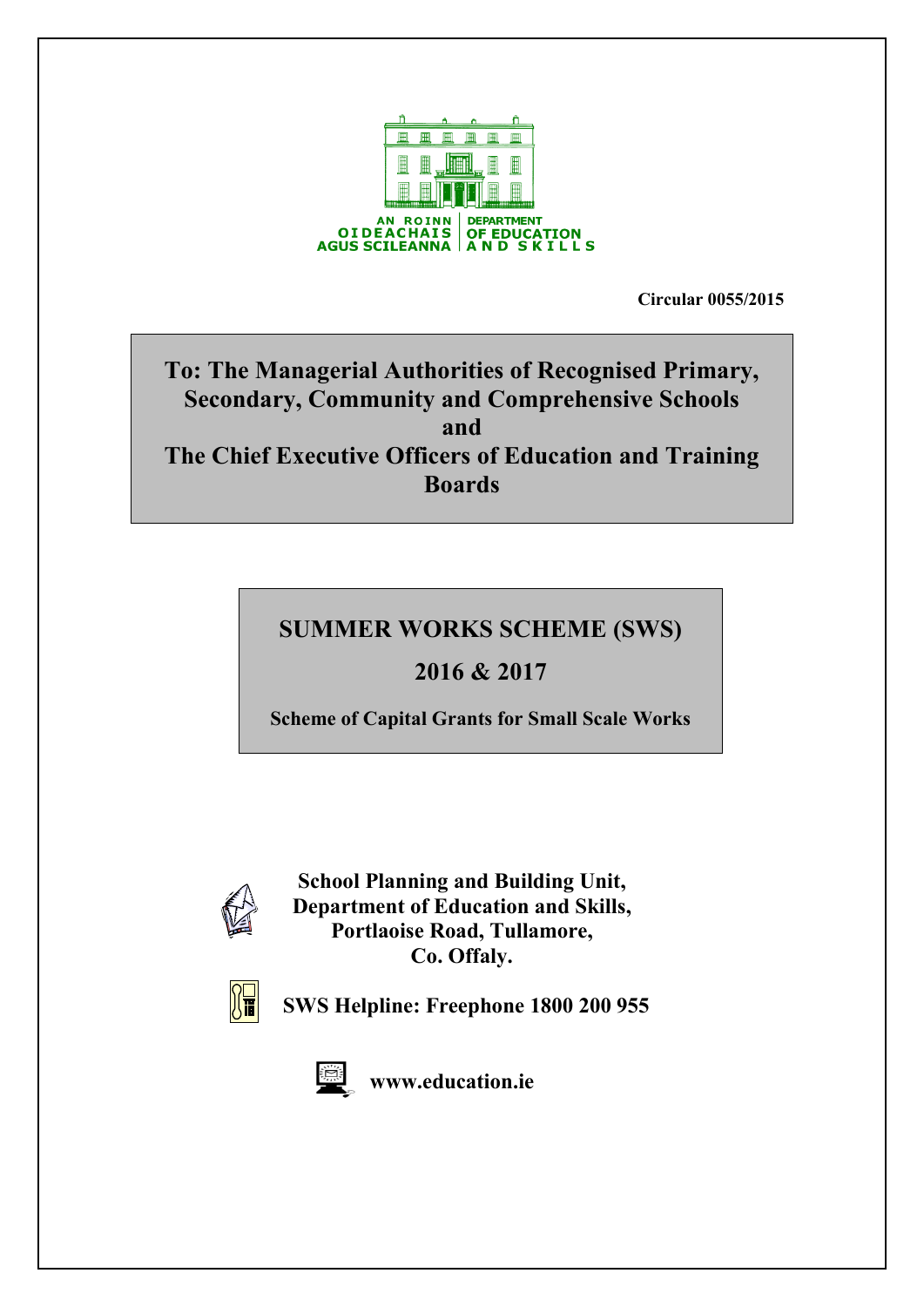The Minister for Education and Skills is pleased to announce details of a Summer Works Scheme (SWS) that will be applied on a multi-annual basis for the years 2016 and 2017, and to invite applications under the Scheme in accordance with the terms of this Circular Letter. Please read this Circular Letter carefully before completing the application form.

The purpose of the Summer Works Scheme is to devolve funding to individual school authorities to undertake small-scale building works which can be carried out during the summer months or at other times that avoid disrupting the operation of the school.

Primary and Second Level schools, participating in the Free Education scheme, with permanent recognition and in non-rented accommodation, are eligible to apply under the Summer Works Scheme.

Applications submitted by schools must comply with all the terms and conditions of the Scheme (attached to this Circular Letter)

Schools will be invited to submit their proposals on-line using the Esinet portal. As in the case of SWS 2014, the Esinet platform that schools currently use to make payroll returns has again been extended to facilitate an online SWS Application Scheme. It is intended that the Esinet system will be open for applications from the  $2<sup>nd</sup>$  November 2015. As also in the case of SWS 2014, paper based applications will not be accepted under any circumstances. **The closing date for receipt of all applications under this Scheme will be 27th November 2015.**

Commensurate with the level of funding set aside for the Scheme, applications will be assessed on a top down basis in accordance with the prioritisation criteria (outlined in Section 3 of the Scheme's Terms and Conditions). Responsibility for identifying and applying for the most urgently required project rests with the school authority. **Schools may apply for one small scale project only.**

The scheme being announced will apply to both 2016 and 2017. Accordingly, a new call for proposals from schools will not be sought in respect of 2017. Under SWS 2016 and 2017, valid applications from schools that are not reached for funding reasons from within the funding made available in 2016 will qualify to be assessed for purposes of the funding available in 2017, subject to the overall availability of funding.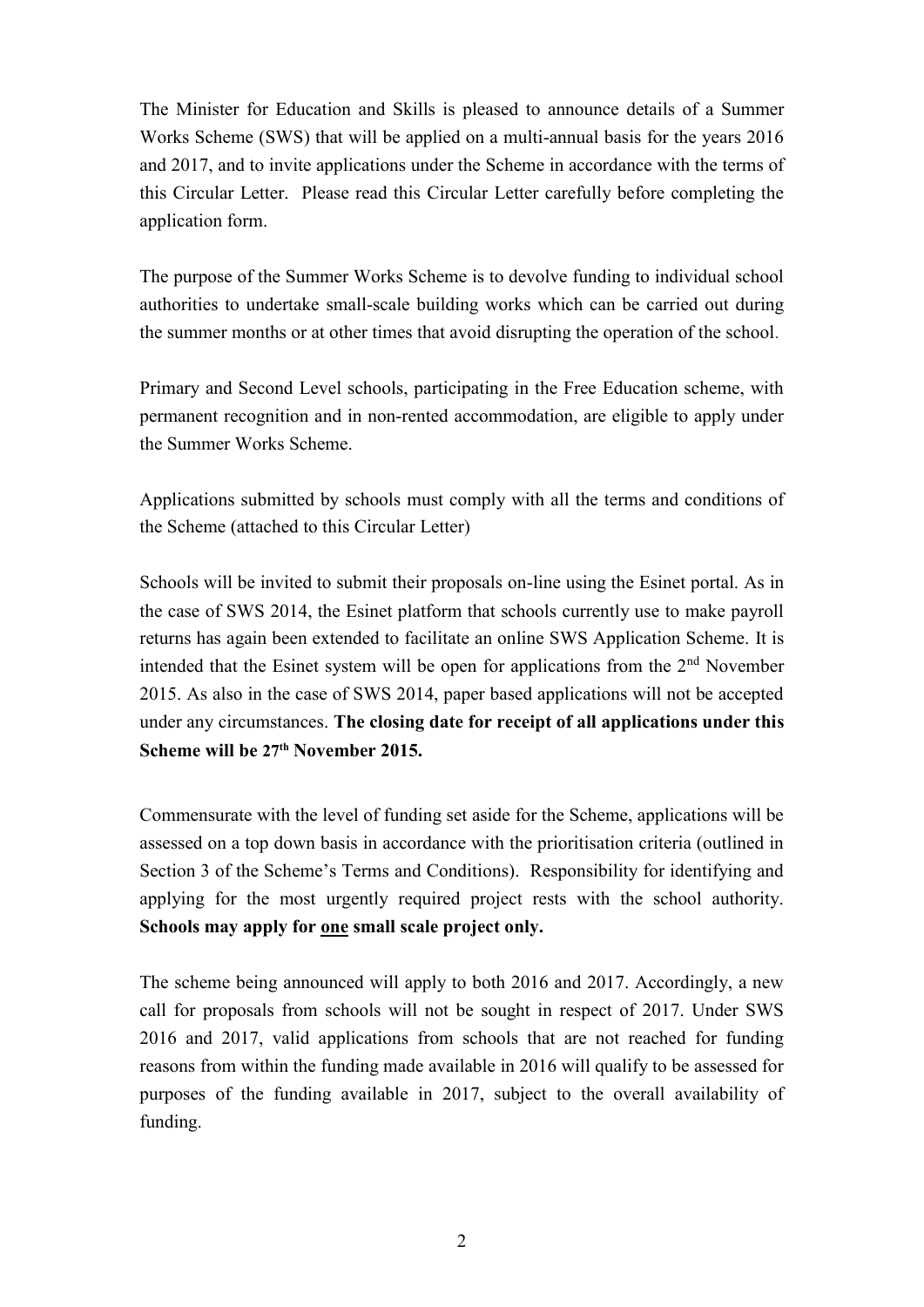# **Timetable for 2016 & 2017 Scheme**

| Publication of Governing Circular Letter                                                                                                                                             | 13 <sup>th</sup> October 2015                            |
|--------------------------------------------------------------------------------------------------------------------------------------------------------------------------------------|----------------------------------------------------------|
| Esinet system open for applications from                                                                                                                                             | 2 <sup>nd</sup> November 2015                            |
| Completed application forms should be returned on line via<br>Esinet by the closing date. <b>Schools are urged to submit</b><br>applications in advance of this date where possible. | $27th$ November 2015                                     |
| Publication of list of successful applicants approved to<br>proceed in 2016                                                                                                          | end February/early March 2016                            |
| School Authority must confirm acceptance of grant offer to<br>the Department's Planning and Building Unit                                                                            | within 4 weeks of date of grant<br>of approval letter    |
| School Authority will be required to confirm to the<br>Department's Planning and Building Unit that the works<br>have commenced and request draw down of 70% of the grant<br>aid.    | within 6 months of the date of<br>grant approval         |
| School Authority will be required to have requested the<br>drawdown of the final 30% of the grant aid.                                                                               | within 12 months of the date of<br>grant approval letter |

## **SWS Helpline Freephone service**

A Freephone SWS Helpline service will be put in place to assist schools with any queries on the Scheme including completion of the application form. This service will be made available between the hours of 10am to 1pm and 2pm to 4.30pm when the on-line system is opened for applications. The Freephone number is 1800 200 955.

Note that at that time, SWS related calls to other lines will automatically be redirected to this number to ensure that information given to schools is being provided by staff specifically trained in the detail of the Summer Works Scheme.

#### **Freedom of Information Act**

Persons signing application forms are reminded that the Department may be obliged to release any information supplied under the Freedom of Information Act 2014.

Jerome Kelly School Planning and Building Unit

October 2015.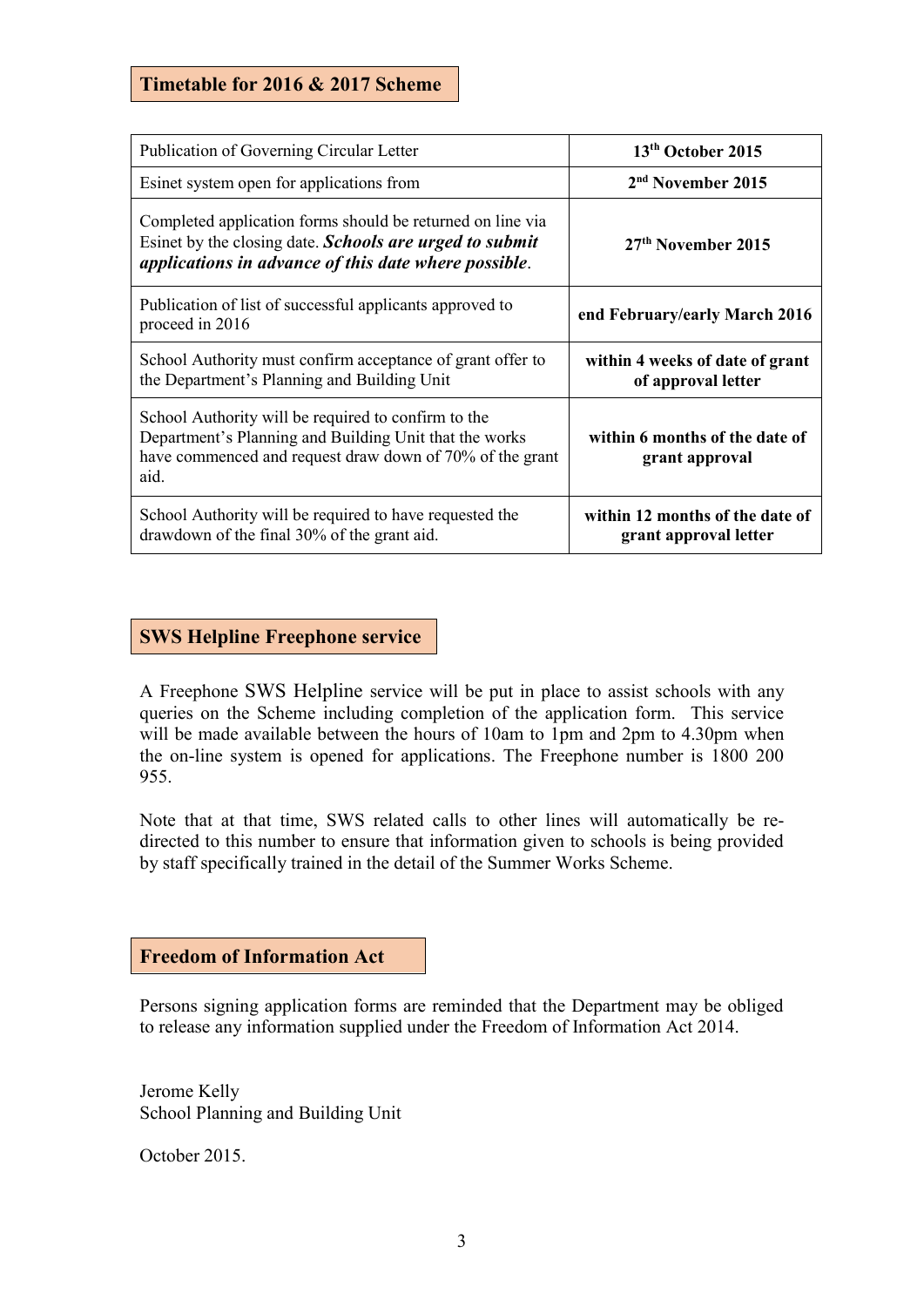# **Terms and Conditions Applicable to Applications for Small Scale Works under Summer Works Scheme 2016 & 2017**

## **1. Schools covered by the Scheme for the purposes of small scale works**

The Scheme is open to primary and post primary schools participating in the Free Education system with permanent recognition and in non-rented accommodation.

## **2. Making an application for small scale works**

To make an application, schools must complete the on-line Application Form which may be accessed on Esinet. In the case of schools under the Patronage of an Education Training Board, applications may be made by either the ETB school or ETB on behalf of its schools – schools should confirm the arrangements that are in place with their ETB.

## **3. Small scale works covered by the Scheme**

The Scheme covers necessary small-scale works to improve the integrity of buildings and their external environment that, ideally, can be delivered during the summer months.

It is important to note that this scheme is designed to address necessary and immediate works. Only those applications satisfying the fundamental criterion of need will be considered. Funding will not be made available to projects considered by the Department to be desirable but not essential.

Categories of work eligible for funding under SWS 2016 and 2107, are prioritised on the following basis:

Priority/Category 1: Gas Works

- Priority/Category 2: Electrical Works
- Priority/Category 3: Mechanical works
- *Priority/Category 4: Special Needs projects*
- Priority/Category 5: Toilet facilities
- Priority/Category 6: Roof works
- Priority/Category 7: Window projects
- Priority/Category 8: Curricular requirement projects
- Priority/Category 9: Other structural improvements

Priority/Category 10: External environment projects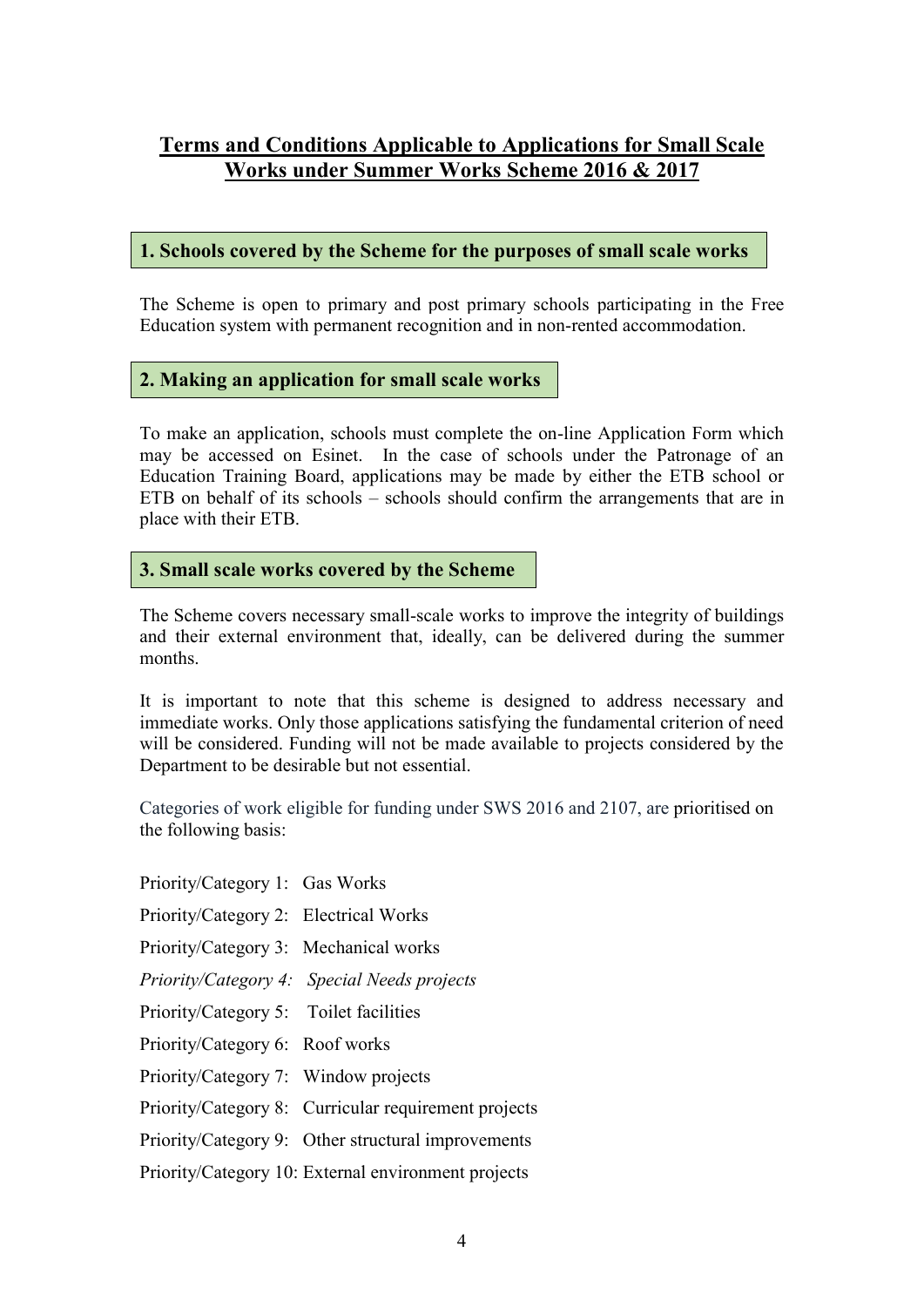*\*Priority/Category 4: Under previous Summer Works Schemes, applications for projects to facilitate inclusion and access for pupils or staff members with special needs were accepted. As applications under this heading are now dealt with on an ongoing priority basis by the Department under the heading of the Emergency Works Scheme (EWS), applications for special needs works should not be made under this or future Summer Works Schemes.*

*Note also that applications otherwise submitted under the EWS will be accepted only in the case of projects that are unforeseen and are an absolute emergency, as defined under the terms and conditions of that Scheme.*

Works **not covered** by the SWS include:

- Asbestos/ Dust Extraction/ Radon remediation projects (the Department has separate schemes for dealing with these issues)
- $\triangleright$  Projects containing new build elements (i.e. extend the foot print of the existing building) with the exception of toilet facilities
- $\triangleright$  Works that should be addressed by routine maintenance such as painting, replacement of floor coverings etc.
- $\triangleright$  Works to or provision of temporary accommodation
- $\triangleright$  Projects that have been funded under earlier Summer Works or other schemes
- $\triangleright$  As referred to above, works to facilitate the inclusion and access of students and staff with special needs – such works are considered for funding under the Emergency Works Scheme.

In the assessment of individual applications, the examination of applications for funding will take into account factors such as, in particular, future sustainability issues e.g. falling enrolments or where a school has a major capital project pending.

Where a school applies for projects not covered by the scheme, any Consultant's fees incurred by the school will have to be met by the school from its own resources and will **not** be funded by the Department.

#### **4. Application process for small scale works**

Schools may apply for **one** small scale project only.

Schools should identify the works needed at their schools, prioritise them and apply for the most urgent project only.

Schools should also note that in the current budgetary climate, it will not be possible to fund all applications and therefore they should only apply for those projects of an urgent and priority nature.

#### **N.B. Applications for multiple small scale projects will automatically be INVALIDATED and will not be considered.**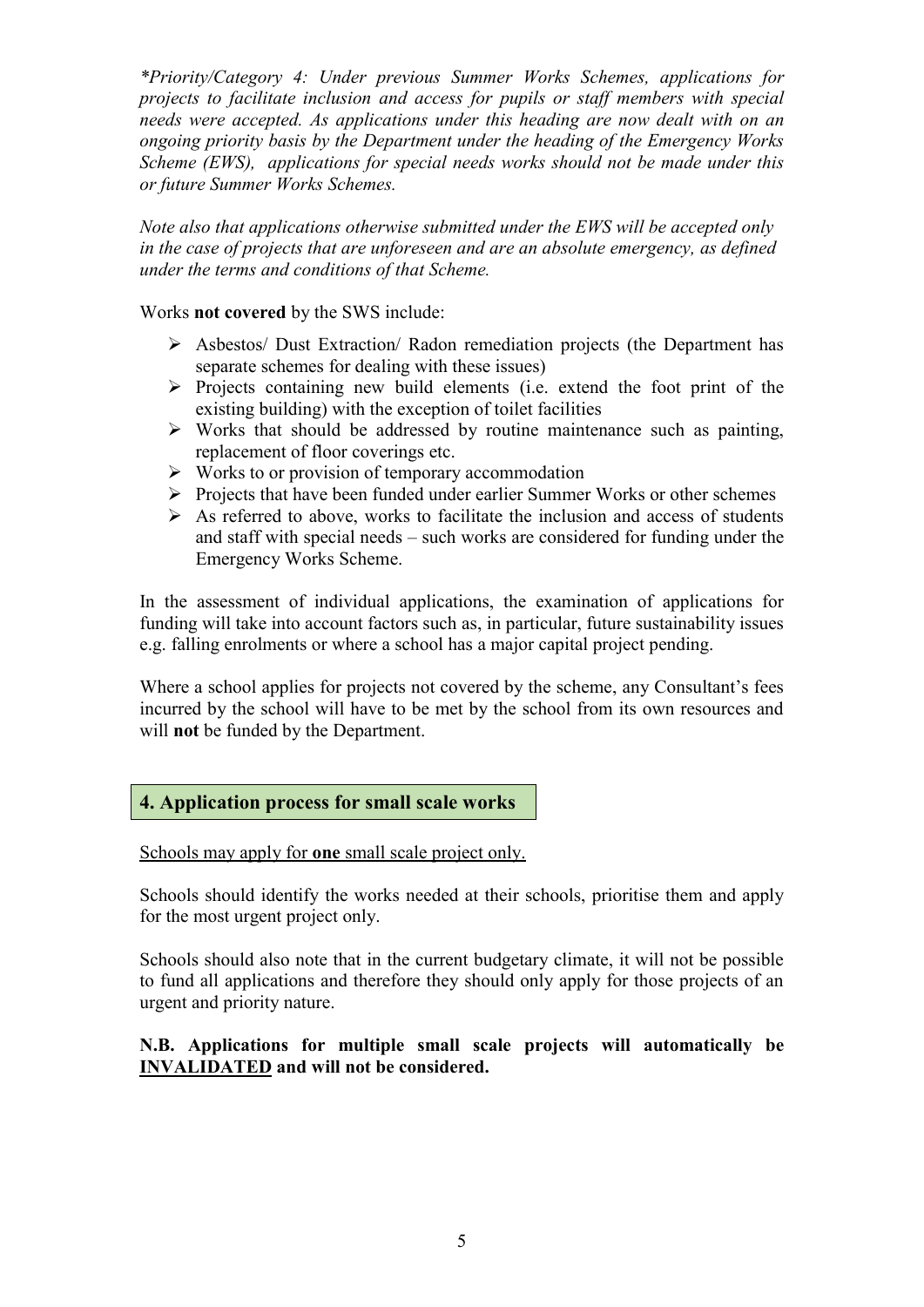# **5. Technical issues relating to applications for small scale works**

A Consultant's report is necessary:

- o For a professional diagnosis of the full nature and extent of the proposed project.
- o To verify the absolute necessity of the project relative to the impact of not doing it.
- o To provide a range of cost effective solutions, ranked in order of preference e.g. Option I is the preferred recommended option.
- o To enable the prioritisation of projects on the basis of professional objective information.

The appointment of a Consultant is a matter for the School Authority and any fees arising must be borne by it. A reasonable contribution towards fees incurred will be included in the overall grant amount for successful applicants. Please see Appendix A of this Circular Letter for guidance on the appointment of a Consultant.

No commitment should be entered into with a Consultant beyond completing the report on the works being considered.

The Consultant's report must comply in full with the Department's relevant Technical Guidance Documents with respect to format and content - see Department's website Technical Guidance Documents - [Department of Education and Skills.](http://www.education.ie/en/School-Design/Technical-Guidance-Documents/) The report must include photographic evidence.

#### **Note that the relevant technical reports, where appropriate, must be completed**

- **(a) by a suitably qualified Consultant with adequate Professional Indemnity Insurance and Employer's and Public Liability Insurance – see Appendix A of this Circular. Otherwise the application will be deemed invalid**.
- **(b) by a Consultant who has the appropriate qualifications for the works being considered as the use of a Consultant not appropriately qualified will also result in an application being invalidated.**

Guidance on the procedures for tendering for the appointment of a Consultant to oversee the completion of projects will be issued to schools whose applications are approved.

Please note that it is the responsibility of the School Authority to ensure that the completed Consultant's report including the mandatory photographic evidence is successfully attached to the on-line SWS application as failure to do so will result in the application being deemed invalid.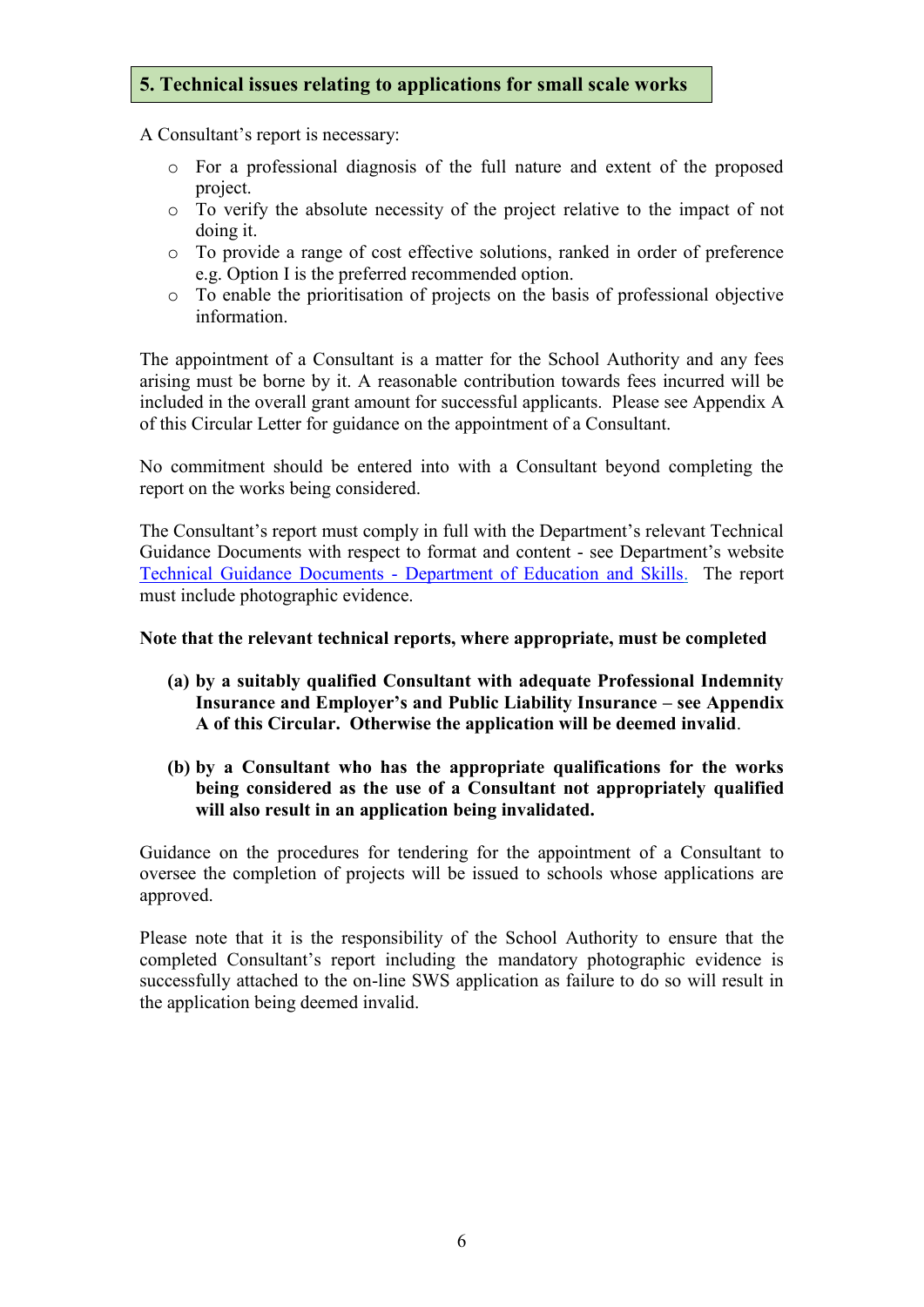# **6. Assessment process for small scale works**

# **There will be 4 steps in the assessment process, A – D.**

### **A. Validation of small scale works applications**

Only applications deemed valid will progress to the determination of need stage.

You must be able to answer "YES" to **all** of the following questions for an application to be considered valid:

|                                                                                                                                              | Yes |
|----------------------------------------------------------------------------------------------------------------------------------------------|-----|
| Is the project within the scope of the Summer Works Scheme?<br>i.e. See Section 3 and 4 above                                                |     |
| Is the Consultant appropriately qualified and insured for the particular<br>project? (see Appendix A)                                        |     |
| Has a Consultant's report been fully and properly completed to include<br>3 individually costed solutions and ranked in order of preference? |     |
| Is the application made under the appropriate Category? (see Section 3)                                                                      |     |
| Has the Consultant included the mandatory photographic evidence?                                                                             |     |
| Has the application been agreed by the Chairperson of the Board of<br>Management or CEO (as appropriate) on behalf of the Patron?            |     |

# **B. Determination of Need**

This determination will be based on the evidence provided by the Consultant's report and the mandatory photographic evidence. It is important, therefore, that the quality of the Consultant's report is such as to demonstrate clearly the absolute necessity for the project (i.e. cannot be addressed by routine maintenance.)

#### **C. Approval/Refusal of the Application**

Invalid applications will not be approved. A valid application will be approved, in principle, if:

- $\triangleright$  the application clearly demonstrates that the works are absolutely necessary and not just desirable;
- $\triangleright$  the works needed cannot be addressed as a matter of routine maintenance.

However, it is important to understand that approval in principle does not mean that funding will be available to allow a project to proceed.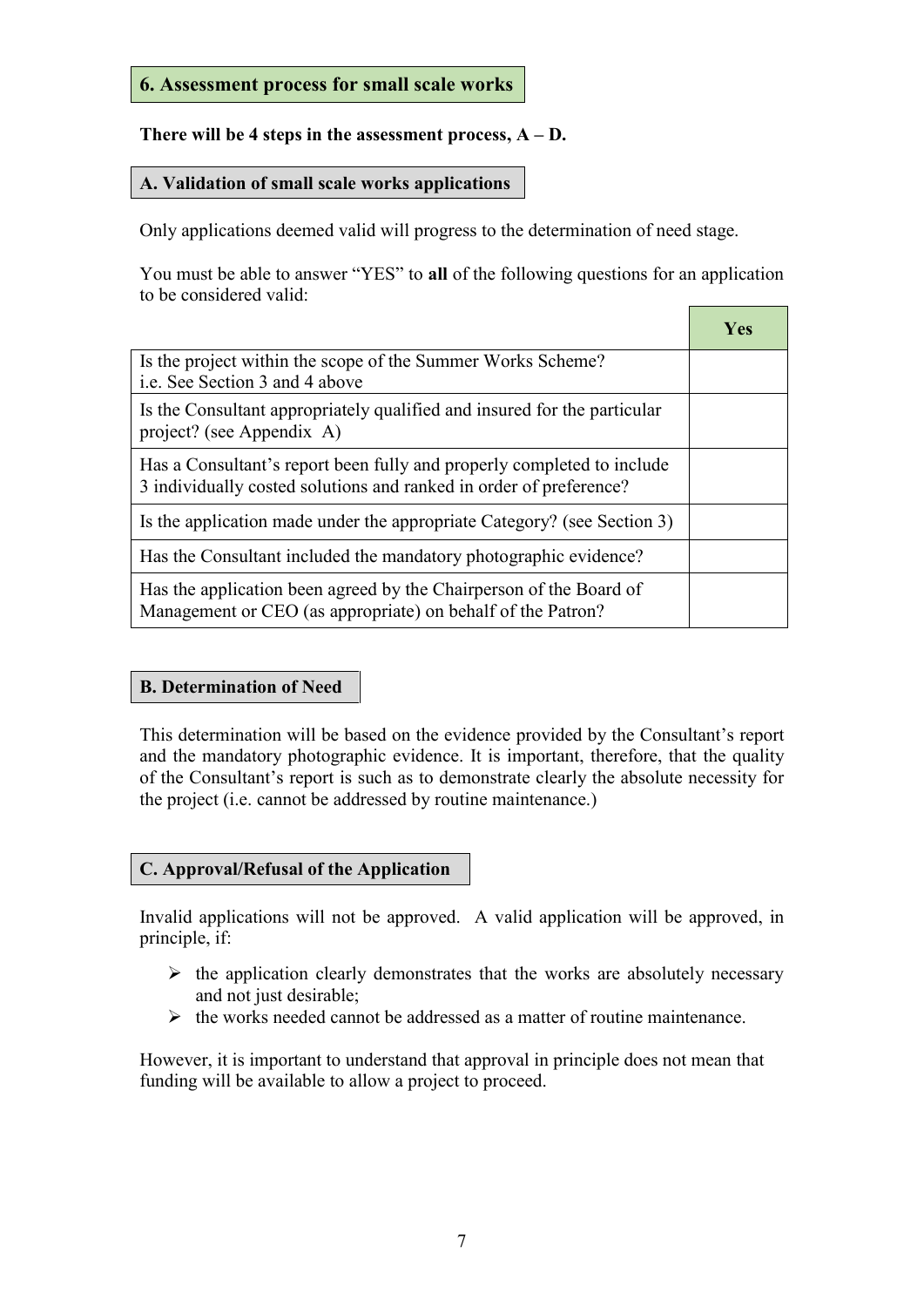#### **D. Allocation of funding for approved projects**

It may not be possible to progress all valid projects depending on demand and the level of funding available. Therefore, applications will be assessed in accordance with availability of funding on a top down basis in accordance with the prioritisation criteria (see Section 3).

The scheme being announced will apply to both 2016 and 2017. Under SWS 2016 and 2017, valid applications from schools that are not reached for funding reasons from within the funding made available in 2016 will qualify to be assessed for purposes of the funding available in 2017, subject to the overall availability of funding.

When applications under the Scheme are finalised, decision letters will be made available on the Esinet on-line system to all successful and unsuccessful applicants. Decisions in the case of successful applications will also be published on the Department's website [http://www.education.ie/.](http://www.education.ie/)

The Department will require the agreement of the School Authority to have the project monitored by the Department or its agents and to allow access to its premises and records, as necessary, for that purpose.

In addition, Department staff may visit schools to examine applications with regard to determination of need.

#### **7. Project delivery**

Under the terms of the Scheme, School Authorities are empowered to manage these works with guidance from, and minimal interaction with the Department. Responsibility for procuring the services of Consultants and contractors is devolved to School Authorities. Schools are also responsible for managing the projects, including cost management, through to successful completion.

In line with the role envisaged for Education Training Boards (ETBs) whereby these Boards will provide support services to other education and training service providers at local level, it is intended that schools, in certain areas, can avail of the project management/procurement/project delivery expertise that has been developed in ETBs in the delivery of approved projects. Further details of such arrangements will be outlined in the approval letter to successful applicants.

#### **8. Grant details**

#### **Amount which will be approved**

The grant payable by the Department (inclusive of VAT and fees) will be **whichever is the lesser of the following**:

The amount of grant-aid approved by the Department in its letter of approval made available on the Esinet on-line system

**or**

The lowest valid tender amount for the proposed project plus fees.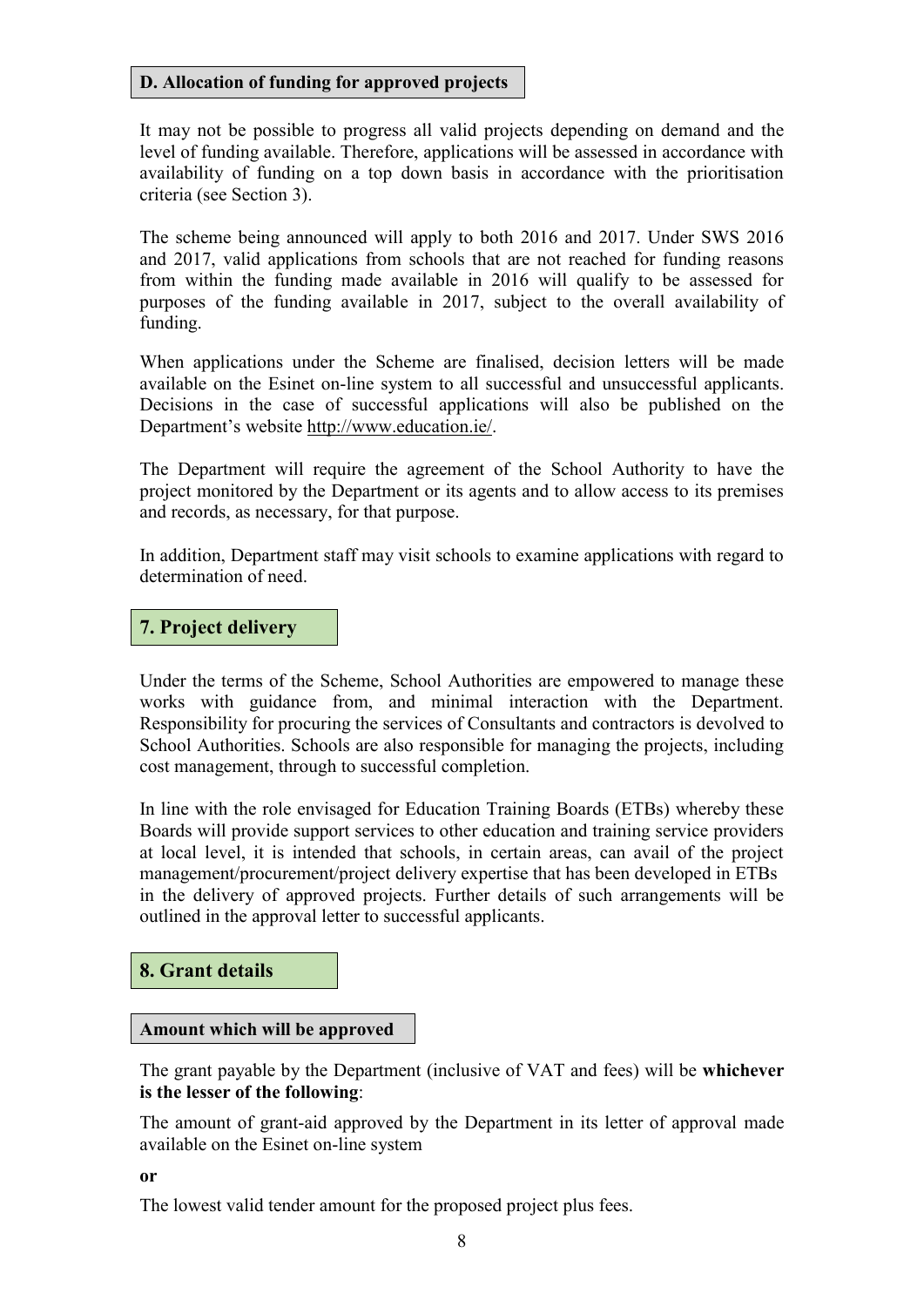#### **Funding shortfall**

If there is a shortfall in funding, the options open to School Authorities are to:

- o Reduce the scope of the works to stay within the limit of the grant.
- o In the case of primary schools, use funds allocated by the Department under the terms of the Grant Scheme for Minor Works to supplement the SWS grant provided such funds are not required for more urgent and immediate works.
- o Make up the shortfall in funding from own resources.

#### **What the grant covers**

o The grant is intended to cover the capital cost of the project including VAT, associated planning charges, Consultants' fees incurred in the design and construction of the project, fees for the Project Supervisor Design Process (PSDP) and fees for the Project Supervisor Construction Stage (PSCS).

#### **Payment of grant**

o Payment of the grant will be made to the School Authority in two moieties. The first payment will be for **70%** of the grant amount, when the works have commenced on site, and the second and final payment will be for the remaining **30%** of the grant amount. Such payments will be paid subject to compliance with the conditions as set out in Appendix B.

#### **9. Local Contribution**

o A local contribution will not be required from successful applicants for small scale works.

#### **10. Keeping of project records and audits/inspections**

- o All records in relation to a project for which funding is approved must be kept for 7 years at the school (and not in the Consultant's office).
- o The Department reserves the right to audit/inspect these records and the works carried out. In this regard, a percentage of projects will be selected for detailed audit and inspection.
- o The Department reserves the right to refuse to pay out grant aid on foot of an application with false information or where the administration of the project was not in accordance with the Department's guidelines.
- o The Department will select a proportion of applications for audit as part of the determination process prior to a decision being made on the application.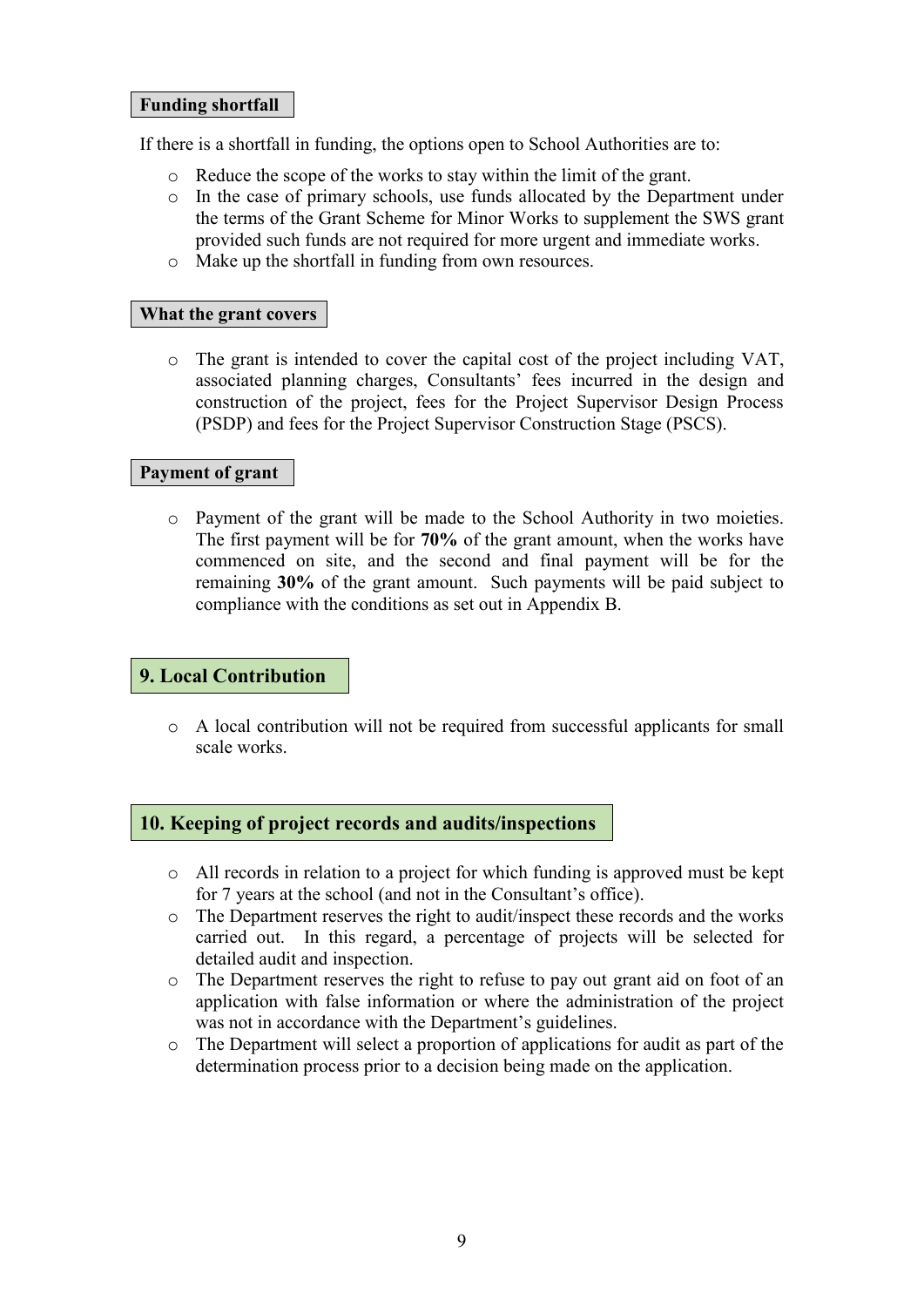# **Appendices**

**Appendix A**

# **Engaging Professional Advice for the Preparation of a Technical Report for Small Scale Works**

**Important: The cost of engaging professional advice to prepare a technical report must be met in full from a school's own resources. Failure to procure a Consultant in the appropriate discipline or the procurement of a Consultant without adequate Professional Indemnity Insurance & Employer's and Public Liability Insurance will result in the application being invalidated.**

#### **Advice will be available on the Freephone SWS Helpline service while the online system is open for applications**

#### **Before a Consultant is appointed:**

- $\triangleright$  Refer to the Department's Technical Guidance Documents (TGDs):
	- Guidance on Procuring Consultants for Small Works  $(2<sup>nd</sup>$  edition March 2014) click [here.](http://www.education.ie/en/School-Design/Appointment-of-Consultants/PBU_DTP_Guidance_Procuring_consultants_Small_Work_-Sep_2013.docx)
	- TGD-007 4<sup>th</sup> edition June 2014 Design Team Procedures for Small Works Revision 1 click [here.](http://www.education.ie/en/School-Design/Technical-Guidance-Documents/pbu_tgd_007_4th_edition_2014_rev1.doc)

As the onus rests with the School Authority to ensure that the appropriate level and range of service is procured, it must ensure that the Consultant is in the **appropriate** discipline for the works concerned. Please refer to Technical Guidance documentation for advice on Consultant disciplines.

For example, if the report refers only to limited (not exceeding  $\epsilon$ 500,000 incl. VAT) **repairs/remedial works related to the fabric of the building (e.g. roof repairs, windows, toilet refurbishment/up-grade, Health & Safety works, etc.) the School Authority may appoint a Registered Architect, Civil/Structural Engineer, or Registered Building Surveyor. A Building Services Engineer or Quantity Surveyor is not an acceptable Consultant for this work.**

 Examples of **unacceptable** qualifications for the purposes of a Consultant's report are:

Agricultural Engineer, Building Contractor, B. Sc. (Environment), Estimator, Electrician, Plumber, Window Contractor, OPW architect (unless it is verified with the application that the report is carried out on the direction of the OPW acting on the instruction of the Department of Education and Skills.)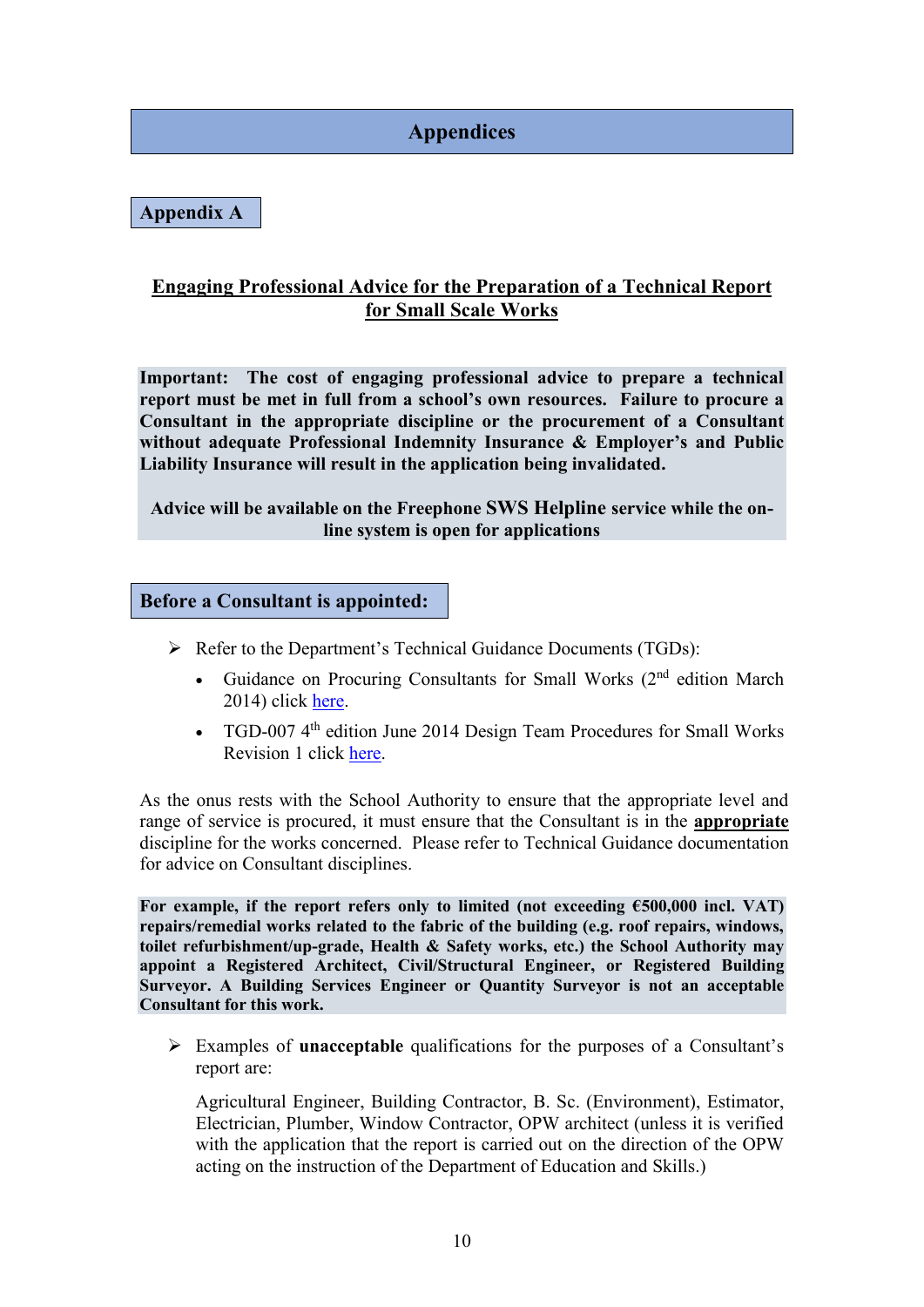This list is not exhaustive. If you have **any** doubts in relation to the suitability of a proposed Consultant, please contact the Helpline. The Department's decision will be final as to whether or not a Consultant is appropriately qualified for the purpose of this Scheme.

 $\triangleright$  Be satisfied that the Consultant is competent and qualified to carry out the work. A minimum of at least five quotations in writing or by email from suitable Consultants (reference Guidance on Procuring Consultants for Small Works, see above for link) must be sought, a minimum of three written quotations obtained, and the one most suitable selected on objective criteria. While fee competitiveness is of first importance and should be weighted accordingly, the criteria at (e) below (i) to (v) should be used to assess suitability.

#### **Appointment of a Consultant to carry out the Report:**

- (a) The School Authority should refer to the application form for the scope of the technical report required.
- (b) When a School Authority engages professional advice to assist in the preparation of a report, the cost must be met in full out of the school's own resources.
- (c) When engaging professional advice for the preparation of a report, the School Authority must appoint the relevant Consultant for that task only. The School Authority must not enter into any commitments regarding an overall appointment or fees for works other than the preparation of the report and must make this clear to the Consultant before the appointment is made.
- (d) The Consultant should have appropriate professional Qualifications and previous experience in preparing reports of a similar nature.
- (e) To enable the School Authority to assess which firm to engage it is recommended that the following information be requested from the Consultants under consideration for the work:
	- (i) Experience in projects of a similar nature highlighting the scope of works, the timescale and how the Consultant ensures accurate cost information.
	- (ii) A brief summary of the scope of the agreed report and a timescale for its delivery.
	- (iii) Confirmation of appropriate professional Qualifications, Professional Indemnity Insurance and Employer's and Public Liability Insurance.
	- (iv) A list of the relevant other services where required, (including Quantity Surveying Services) which will be bought in, and confirmation that those service providers will be qualified professionals in the relevant discipline.
	- (v) VAT inclusive all-in lump-sum fee (including buying-in other services as required, and all expenses).

 *"Buying-in" means that the professional Consultant engaged by the school undertakes as part of the overall fee to get advice as required from other professional disciplines (e.g. Quantity Surveyor, Structural and M&E).*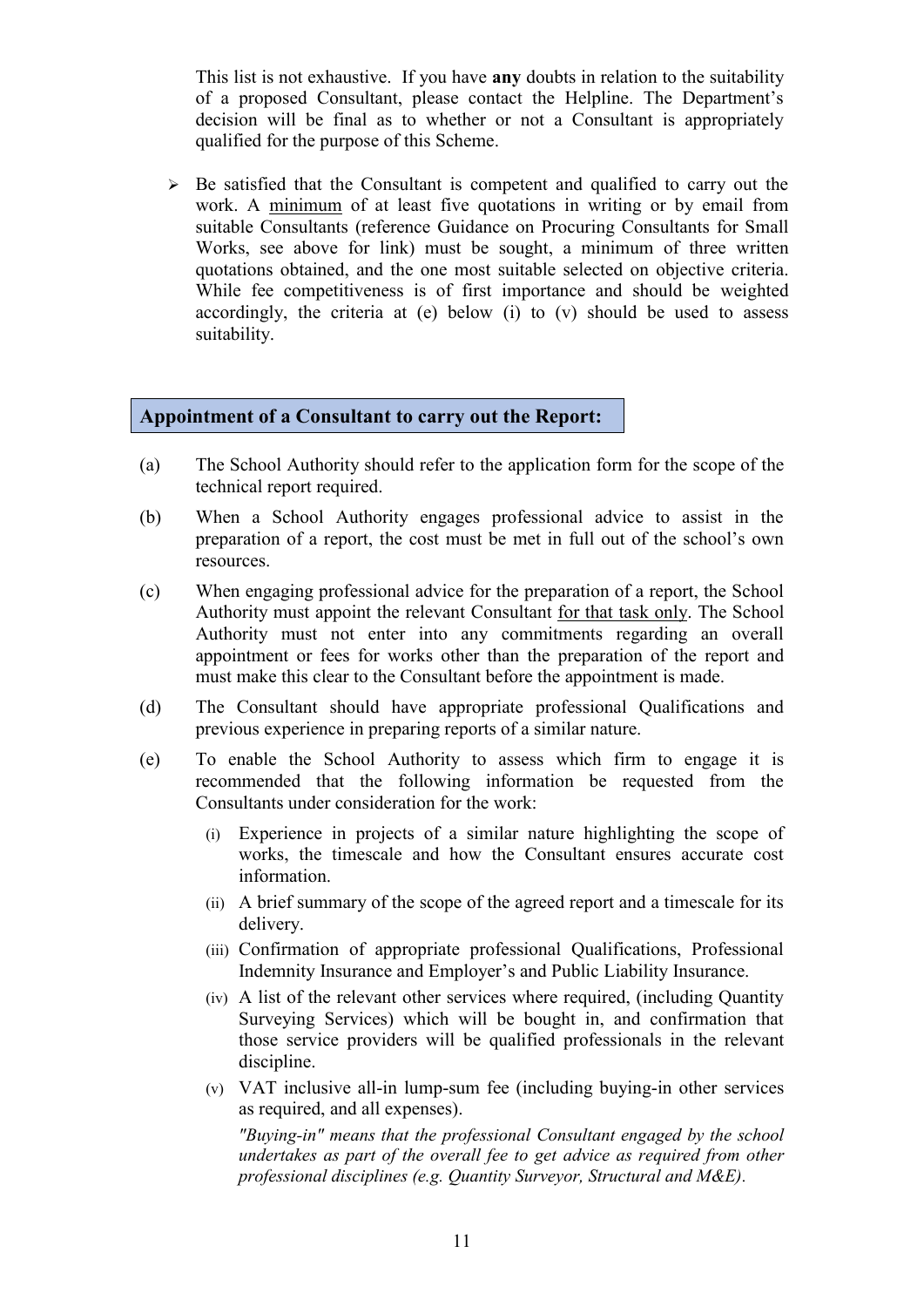- (f) For the preparation of reports, School Authorities should avoid appointing a Consultant who proposes to act solely in a Project Management type role and who has to buy in the services of another Consultant to prepare the actual report.
- (g) The appointment of a Project Supervisor (Design) Process is not normally required for the preparation of a report.
- (h) In assessing the amount of work necessary to prepare the technical report, the School Authority should discuss with their Consultant(s) a realistic scope of works. Additionally, accurate professional cost advice is an essential part of the report. Accordingly, the cost of the work must be clearly identified alongside the cost of any associated planning or other statutory fees and an estimate of the professional fees for managing the execution of the works should the project be approved.
- (h) The level of fee for the preparation of the report should be confirmed before the Consultant is appointed and should relate to the preparation of that report only. The School Authority should be satisfied that the agreed fee is a fair reflection of the time and resources required to carry out the task.
- (i) For a technical report (as above) a formal contract is not required. A simple letter of appointment summarising the agreed scope of work should suffice.

#### **Do not:**

 $\triangleright$  Enter into any commitments regarding an overall fee for the proposed works and make it clear to the Consultant that the appointment is for the preparation of the Report only and **does not entitle** the Consultant to be appointed to carry out the works if the application is successful.

#### **Consultant's Insurance Requirements:**

Professional Indemnity Insurance: Minimum cover is  $\epsilon$ 750,000. Public Liability Insurance: Minimum cover is €6,500,000. Employers Liability Insurance: Minimum cover is  $£13,000,000$ .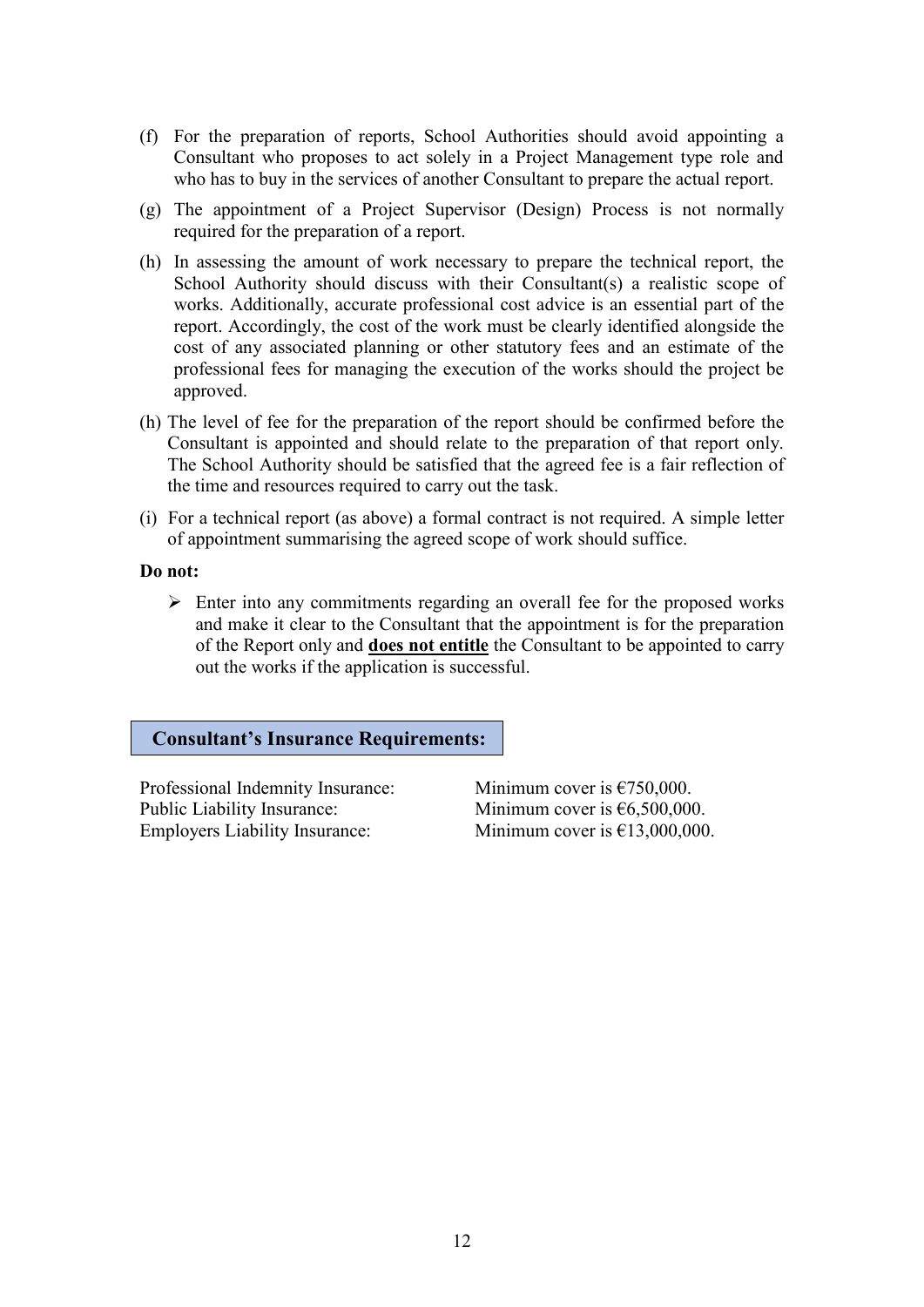## **Grant Draw Down Requirements SWS 2016 & 2017**

# **First Instalment**

The first payment will be for 70% of the Department's liability and will be paid on receipt of the written confirmation from the School Authority as follows:

When the works have commenced on site, the School Authority must confirm that all of the points below (1 to 12) have been addressed in accordance with the guidelines provided by the Department. Where confirmation is required from the school's Consultant that an issue has been addressed, this should be provided in writing by the Consultant and this written confirmation should be forwarded to the Department.

Each point below must be addressed to enable payment to be made.

- The School Authority understands their legal duty to appoint a competent PSDP and they have taken reasonable steps to satisfy themselves as to the competency of the PSDP
- Confirmation that the tender process and contract award for the appointment of a Consultant has been carried out in accordance with the [Department's Guidance on](http://www.education.ie/en/School-Design/Appointment-of-Consultants/PBU_DTP_Guidance_Procuring_consultants_Small_Work_-Sep_2013.docx)  [Procuring Consultants for Small Works.](http://www.education.ie/en/School-Design/Appointment-of-Consultants/PBU_DTP_Guidance_Procuring_consultants_Small_Work_-Sep_2013.docx)  $(2^{nd}$  edition March  $2\overline{014}$ .
- Confirmation that where the Building Control (Amendment) Regulations 2014 apply to the project, an Assigned Certifier has been appointed.
- Confirmation that School Authority have:
	- o Registered online for ROS (Revenue Online System)
	- o Registered for VAT and as a Main Contractor
	- o Obtained contractor's tax reference number and proof of identity
	- o Prior to commencement of construction, that they have notified the Revenue of the contract (Contract Notification)
- A PSDP has been appointed, the appointment has been confirmed in writing by the Client, and the Health and Safety Authority have been notified using the HSA form AF1.
- The PSDP has checked the safety file and has taken the appropriate action in relation to asbestos.
- A Preliminary Safety & Health Plan has been prepared by the PSDP and provided to tenderers as part of the tender documents.
- The School Authority must confirm the monetary value of the **TOTAL** cost of the building works inclusive of fees and VAT
- The works undertaken are in accordance with the scope of works for which the grant was approved.
- The tender process and contract award has been carried out in accordance with the Department's [Technical Guidance Document TGD](http://www.education.ie/en/School-Design/Technical-Guidance-Documents/pbu_tgd_007_4th_edition_2014_rev1.doc) 007 and the contract has been awarded to the lowest valid tenderer. If the contract has not been awarded to the lowest valid tenderer, evidence of consultation with and approval from the Planning and Building Unit must be provided.
- The School Authority has placed a contract for the proposed works with the successful contractor and the contractor is on site and has commenced the works.
- Where the Building Control (Amendment) Regulations 2014 apply to the project, confirm that:
	- o An Assigned Certifier has been appointed
	- o A preliminary inspection plan has been prepared
	- o The online submission to the Building Control Authority of all documentation required by the Code of Practice for Inspecting and Certifying Buildings and Works at commencement stage has been done.